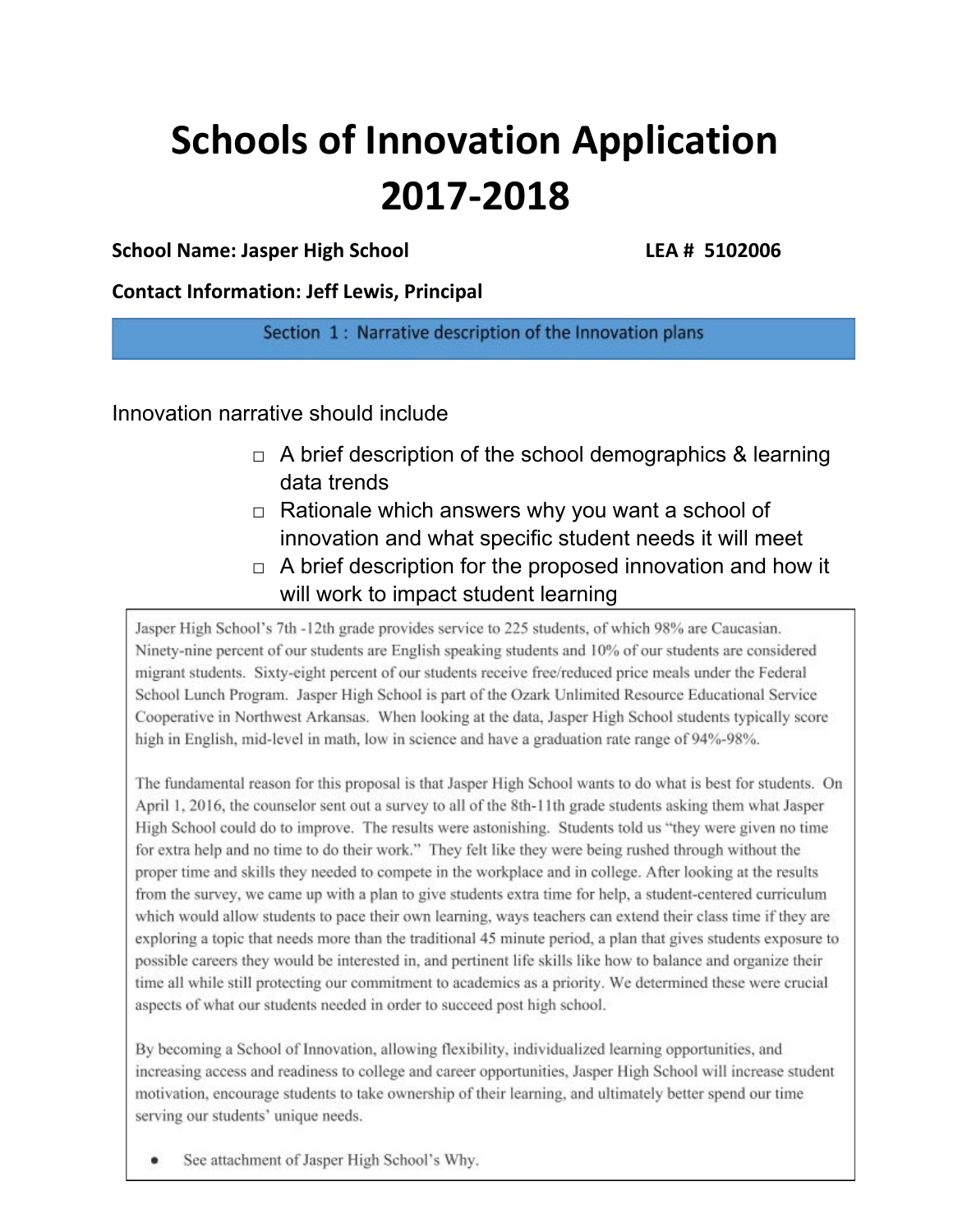# **Section 2: General Questions**

# **General Questions**

**Special Conditions (Check all that apply) (NOTE: This language may change under ESSA)**

- □ Facilities Distress
- □ Rewards School for Growth
- □ Rewards School for Performance

Link to your School Improvement Plan:

School Rating

- □ A
- $\angle$  B
- □ C
- □ D
- $\neg$  F

Is this a new LEA?

- □ Yes
- ✓ No

If Yes, Please Explain

Supports and service organizations assisting your school.

 $x$  Arkansas Department of Education (ADE)

- \_\_\_\_\_ Arkansas Public Resource Center (APSRC)
- \_\_\_\_\_ Education Renewal Zone (ERZ)
- x Other -Please list below:
- \_\_Office of Innovation for Education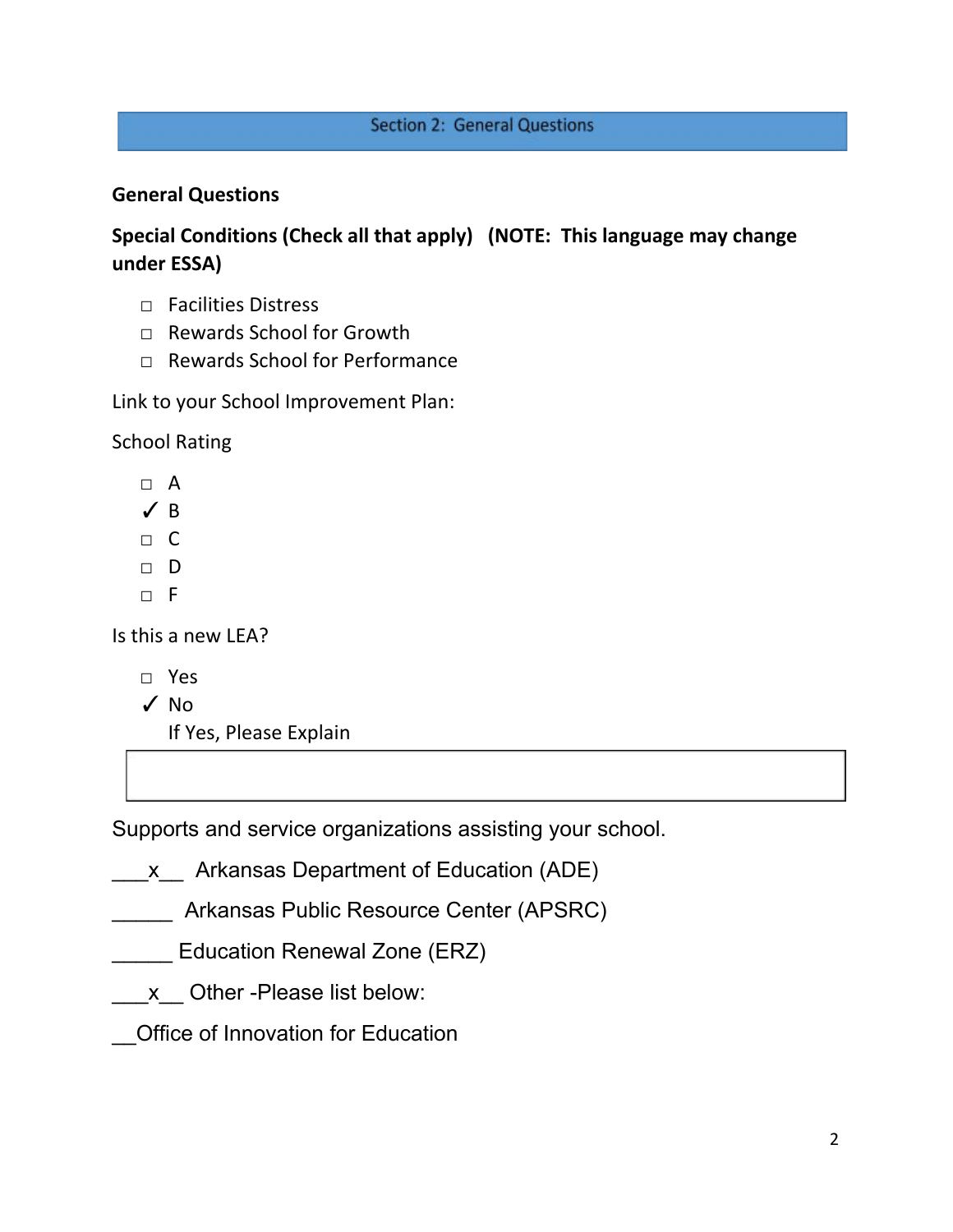# Section 3 Exploring and Learning Prework

**Exploring and Learning Phase 1**: The work in this section is suggested before completing the School of Innovation Plan and Goals in the application.

| <b>Exploring and Learning Phase 1 Work</b>      |                                                                                                                                  |  |
|-------------------------------------------------|----------------------------------------------------------------------------------------------------------------------------------|--|
| Sept. 2017-Jan 2018                             |                                                                                                                                  |  |
| September 26-27<br>September 27, 2017 4:00-5:00 | • Fall Innovation Summit in September<br>Information session for prospective SOI<br>$\bullet$<br>schools on second day of summit |  |
| October 3, 2017<br>October 11, 2017             | Deadline to Submit Intent to Apply<br><b>Attend SOI Application Meeting</b>                                                      |  |

# **Exploring and Learning Phase 1 Capacity Building up to Submission of Application on February 5, 2018**

What activities have engaged staff and other stakeholders in order to build capacity for innovation?.

Complete the following chart that **details** the professional development plan.

## **Professional Development Plan Part 1— Exploring and Learning Phase 1 learning up to submission of application**

| Date                 | <b>Describe Activity</b>                                                                               | Number of<br>participants | Roles in School                                                                   |
|----------------------|--------------------------------------------------------------------------------------------------------|---------------------------|-----------------------------------------------------------------------------------|
| April 1, 2016        | Student survey on ways to<br>improve Jasper High School                                                | 106                       | Jasper High School<br>students; grades 8-11                                       |
| December 6,<br>2016  | On-site visit to St. Paul School                                                                       | 7                         | District administration,<br>building level<br>administration, school<br>counselor |
| February 6,<br>2017  | <b>OUR Coop: Pioneers in Student</b><br>Focused Learning, Office of<br><b>Innovation for Education</b> | 3                         | Principal, Counselor,<br><b>Curriculum Coordinator</b>                            |
| February 15,<br>2017 | On-site visit #2 to St. Paul School                                                                    | 6                         | JHS Principal, teachers                                                           |
| March 15, 2017       | On-site visit to Pangburn School                                                                       | 6                         | JHS Principal, teachers                                                           |
| April 6, 2017        | On-site visit #2 to Pangburn<br>School                                                                 | 10                        | JHS Principal, Curriculum<br>Director, teachers                                   |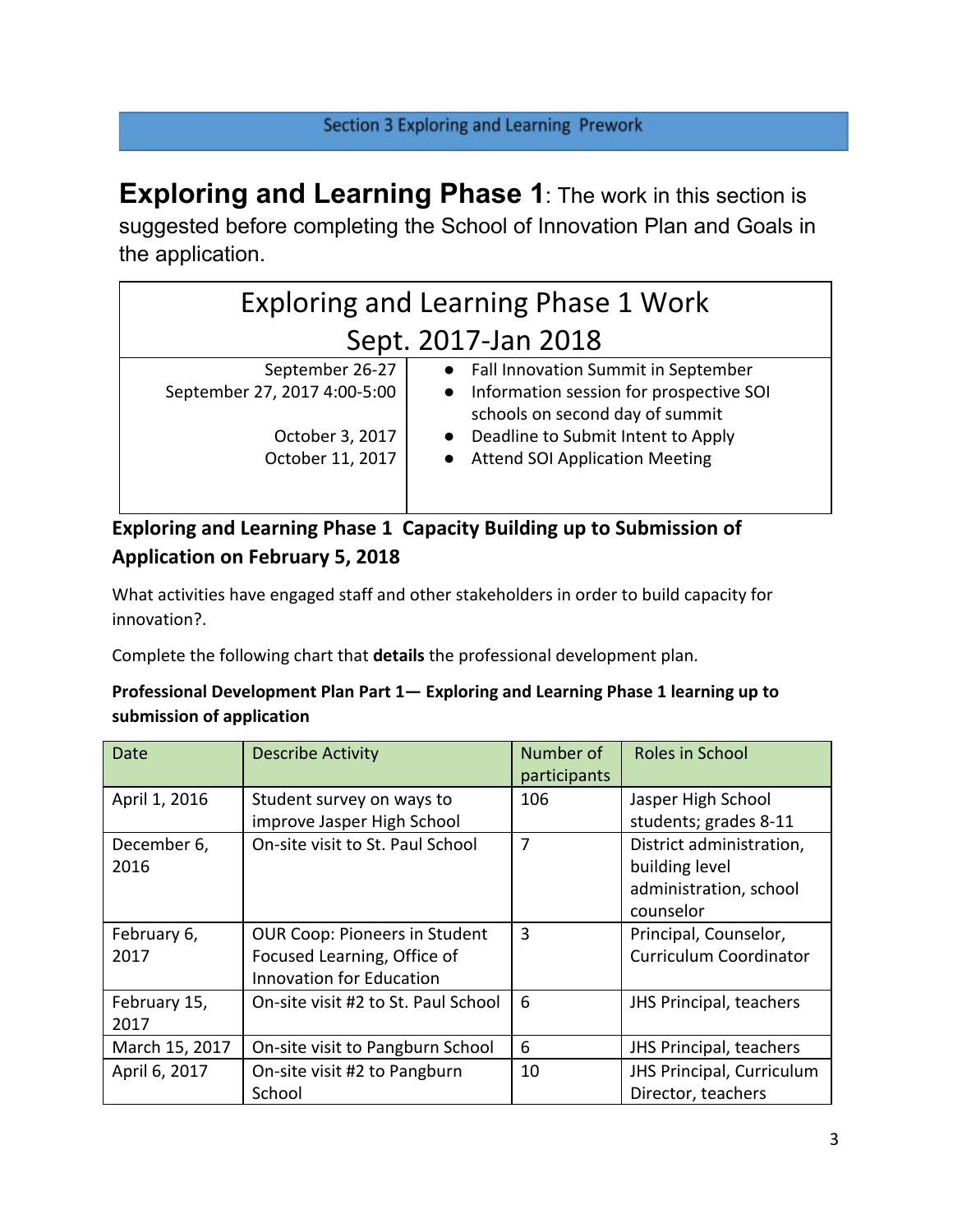# Section 4 : Vision and Mission

The school's **Vision and Mission** will align to the innovative work. Please indicate if your vision and mission are:

x new revisited reworded completely revised

If you completed any of the steps above, briefly explain your process and the stakeholders involved

Our vision and mission statement were developed after attending Model Schools Conference and listening to other schools present their success with placing a schoolwide focus on literacy and its direct relation to students being more college and career ready post high school.

When writing these statements, students, staff, and administrators worked collaboratively identifying key words from our core values to include in each statement. It was decided to have the statement be very student friendly and focused so that all students would know the mission and be able to recite it at any given time. After it was developed, teachers included the statement into lessons and spent time going over each key phrase so that all students knew and understood our mission as a school and our corporate commitment to this mission.

The school's **Vision** statement

The vision of Jasper High School is to create individualized learning opportunities for all learners while preparing them to be college and career ready.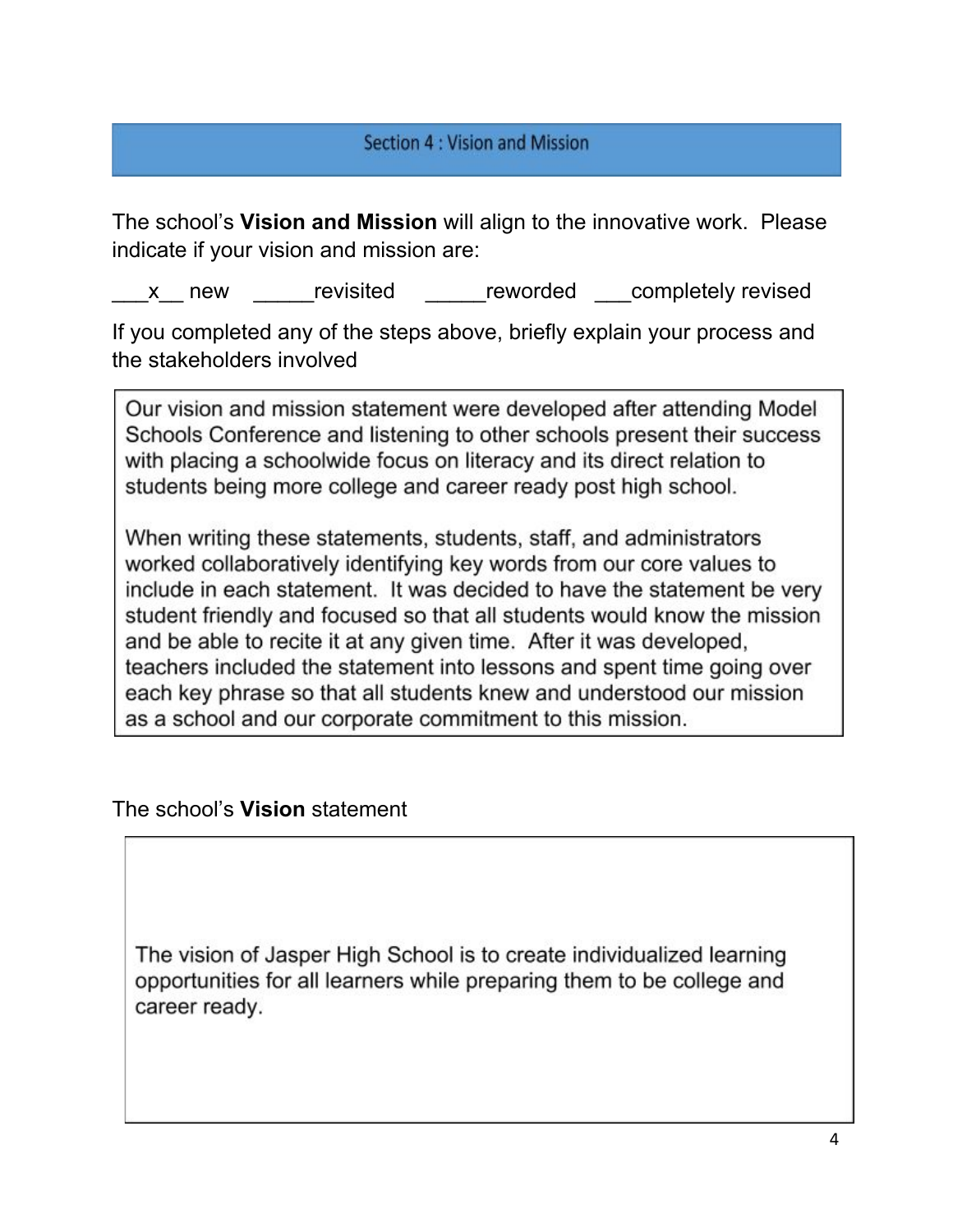The school's **Mission** statement

Jasper High School is committed to building a community that reflects excellence in literacy, pride and integrity, and the motivation to succeed.

**Section 5: Goals and Anticipated Outcomes** 

Identify the school of innovation goals and performance targets.

# **These may include, but are not limited to, the following goals outlined**

**in [AR Code § 6-15-2803 \(2016\)](http://law.justia.com/codes/arkansas/2016/title-6/subtitle-2/chapter-15/subchapter-28/section-6-15-2803)**

**(Example of Goal Writing Worksheet at end of Application Form)**

**Note: Limit the response to no more than five (5) goals.**

| Goal 1 | Reduce the achievement gap in all core subjects and<br>increase growth for all students in math and literacy by<br>allowing teachers to meet with students to provide<br>individualized instruction, allow for blended learning<br>opportunities, and give advanced students the option of<br>accelerating through a class. |
|--------|-----------------------------------------------------------------------------------------------------------------------------------------------------------------------------------------------------------------------------------------------------------------------------------------------------------------------------|
| Goal 2 | Increase the number of students who are participating in<br>competitive events in Career and Technical Education clubs<br>and other extracurricular activities to increase student<br>confidence and build post high school success.                                                                                        |
| Goal 3 | Create partnerships with local businesses, government<br>agencies, and our School Based Health Center to earn<br>course credit and increase student engagement and agency<br>through internships and job shadowing.                                                                                                         |
| Goal 4 | Increase the amount of project based learning opportunities<br>for students such as labs and Vocational Agriculture activities<br>which will create deeper learning for all students.                                                                                                                                       |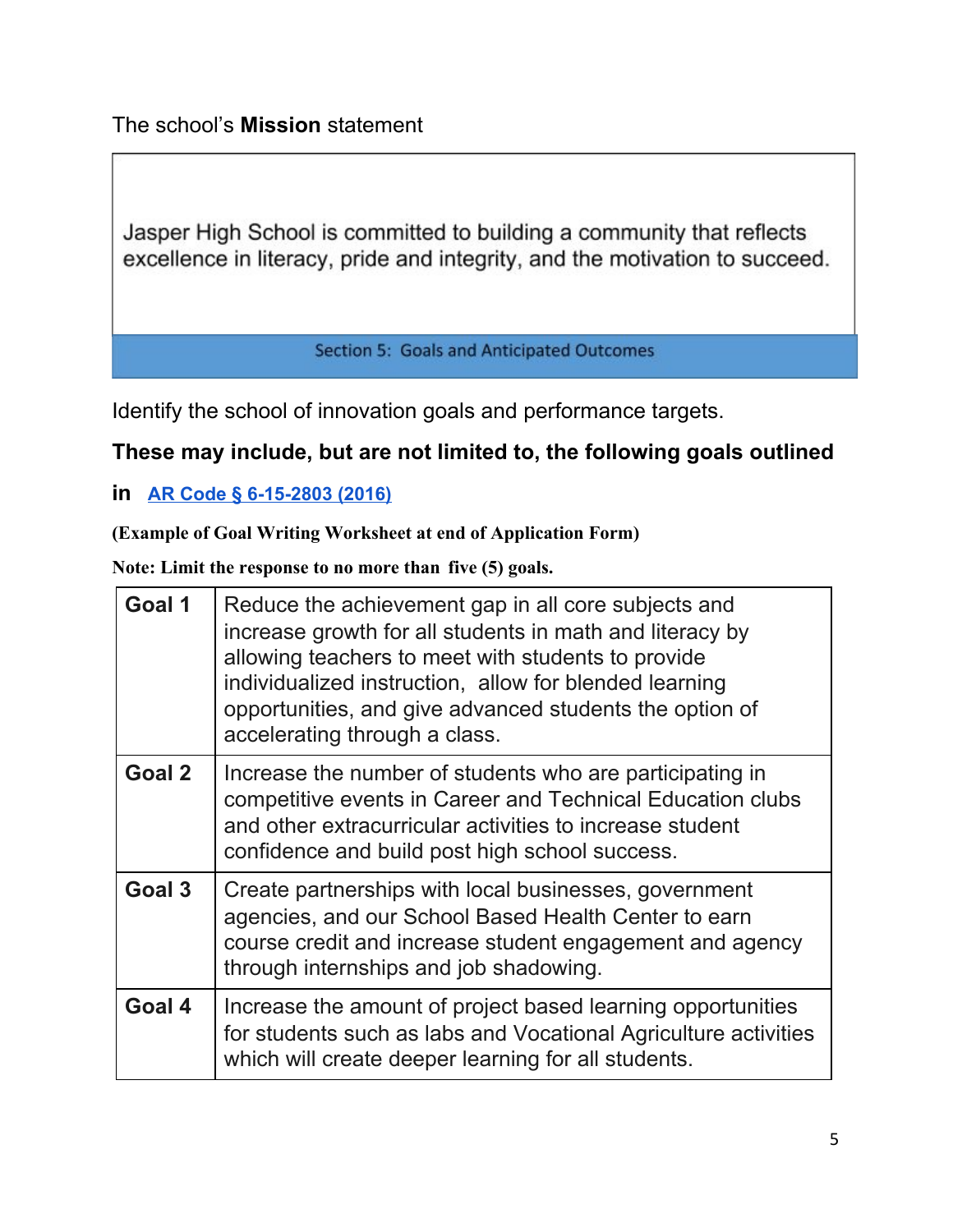# Section 6: Goal Timeline

Please connect the SOI goals to the innovation, rationale, and timeline for implementation. Note: limit the response to no more than five (5) goals.

| Goal                                                                                                                                                                                                                                                                  | <b>Innovation</b>                                                                                                                                           | <b>Rationale</b>                                                                                                                                                                                                                                                                                                                                                                                                | <b>Timeline</b>         |
|-----------------------------------------------------------------------------------------------------------------------------------------------------------------------------------------------------------------------------------------------------------------------|-------------------------------------------------------------------------------------------------------------------------------------------------------------|-----------------------------------------------------------------------------------------------------------------------------------------------------------------------------------------------------------------------------------------------------------------------------------------------------------------------------------------------------------------------------------------------------------------|-------------------------|
| Goal 1: Reduce the<br>achievement gap by<br>allowing teachers to meet<br>with students by<br>receiving individualized<br>instruction, allow for<br>blended learning<br>opportunities, and give<br>advanced students the<br>option of accelerating<br>through a class. | Flexible<br>$\bullet$<br>Schedule,<br>blended<br>learning<br>through APEX<br>Academic and<br>$\bullet$<br>non-academic<br>mentoring<br>through<br>advisory. | A flexible schedule<br>allows students to move<br>through their curriculum<br>at their own pace. The<br>schedule allows<br>classroom teachers to<br>conduct RTI and other<br>interventions to help<br>students who are<br>performing below grade<br>level. Students can also<br>accelerate through the<br>curriculum through<br>APEX to obtain more<br>college hours or<br>internships while in high<br>school. | August 14, 2017-present |
| Goal 2: Increase the<br>number of students who<br>are participating in<br>competitive events in<br>Career and Technical<br>Education clubs and<br>other extracurricular<br>activities.                                                                                | Individualized learning                                                                                                                                     | Students work at their<br>own pace, freeing up time<br>in the school day to work<br>on individualized learning<br>activities which will<br>increase student<br>participation,<br>self-directiveness,<br>ownership, and personal<br>competencies.                                                                                                                                                                | August 14, 2017-present |
| Goal 3: Create<br>partnerships with local<br>businesses and<br>government agencies to<br>earn course credit<br>through internships or<br>job shadowing.                                                                                                               | Career internship<br>programs through local<br>partnerships.                                                                                                | These partnerships will<br>allow students to gain real<br>world experiences that<br>are needed for today's<br>workplace.                                                                                                                                                                                                                                                                                        | August, 2018            |
| Goal 4: Increase the<br>amount of project based<br>learning opportunities for<br>students such as labs and<br>Vocational Agriculture<br>activities.                                                                                                                   | <b>Extended learning</b><br>opportunities and deeper<br>learning                                                                                            | A flexible schedule will<br>allow teachers more time<br>to plan extended learning<br>activities such as labs and<br>projects which do not fit<br>within a 45 minute<br>period.                                                                                                                                                                                                                                  | August 14, 2017         |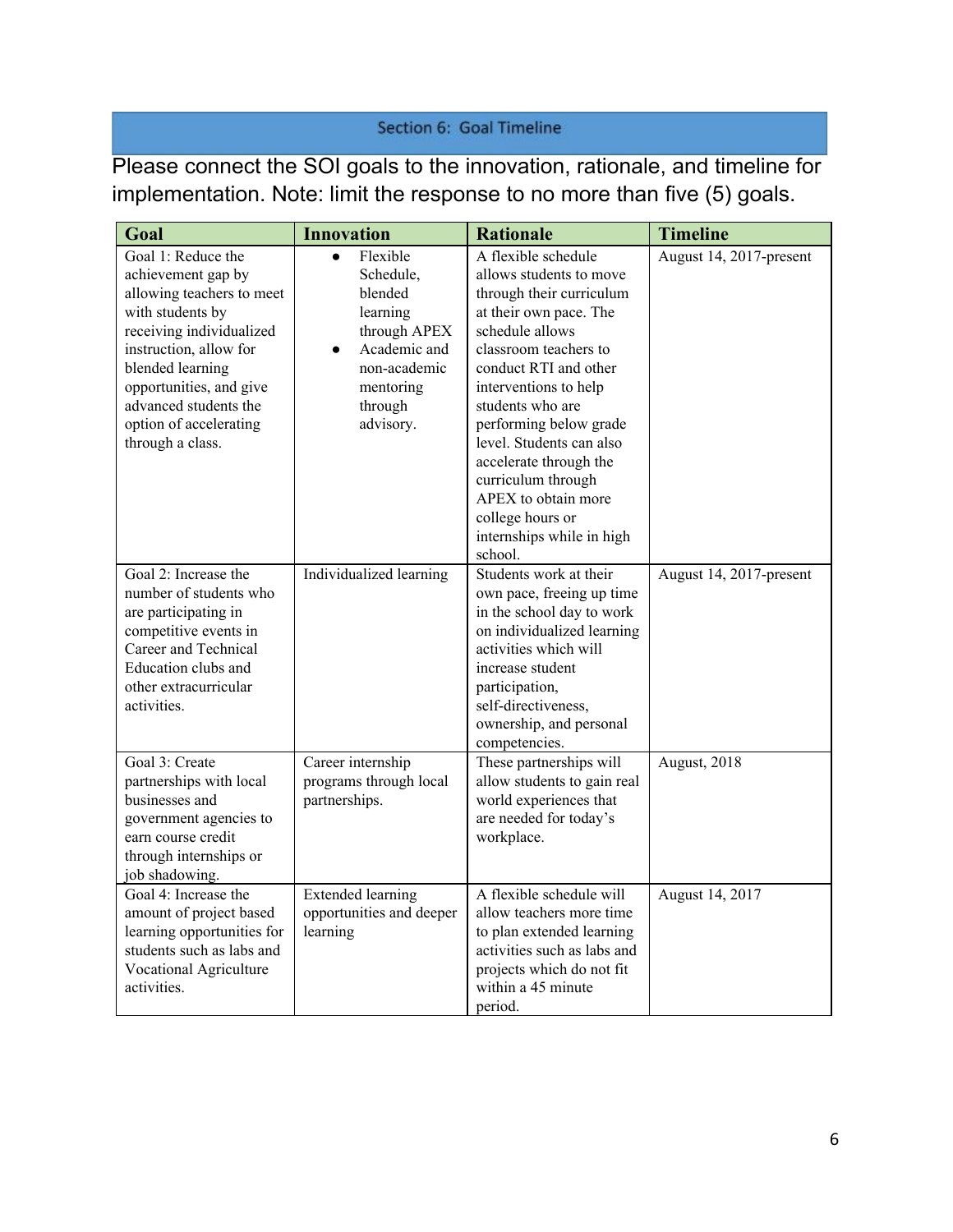# Section 7: SOI Innovation Plan Proposed Actions

Describe the school of innovation plan. The action plan must include details such as curriculum to be used, changes to schedules, and changes to courses.

Complete the following ACTION Plan Timeline

| <b>Date</b>               | Goal #         | <b>Action</b>                                                                                                                                                                                                                                                                             | <b>Expected</b>                                                                                                                                                                                                                                                                                                          | <b>Materials &amp;</b>                                                                                                                                                                                                                                                                   |
|---------------------------|----------------|-------------------------------------------------------------------------------------------------------------------------------------------------------------------------------------------------------------------------------------------------------------------------------------------|--------------------------------------------------------------------------------------------------------------------------------------------------------------------------------------------------------------------------------------------------------------------------------------------------------------------------|------------------------------------------------------------------------------------------------------------------------------------------------------------------------------------------------------------------------------------------------------------------------------------------|
| <b>From-To</b>            |                |                                                                                                                                                                                                                                                                                           | <b>Outcome</b>                                                                                                                                                                                                                                                                                                           | <b>Resources Needed</b>                                                                                                                                                                                                                                                                  |
| August<br>2017<br>-onward | $\mathbf{1}$   | Implement two flex days<br>per week<br>Implement APEX as a<br>resource for blended<br>learning                                                                                                                                                                                            | Students will be<br>able to pace their<br>learning and<br>receive<br>interventions as<br>needed as guided<br>by an advisor.                                                                                                                                                                                              | Master schedule,<br>training for teachers<br>on blended learning<br>using the APEX<br>Curriculum,<br>Google Doc for<br>tracking students                                                                                                                                                 |
| August<br>2017<br>-onward | $\overline{2}$ | Implement two flex days<br>per week to allow<br>students to work on<br>individualized learning<br>activities.                                                                                                                                                                             | There will be<br>more students<br>participating in<br>competitive<br>events in all of<br>our clubs and<br>extracurricular<br>activities.                                                                                                                                                                                 | Time built into the<br>day (flex days) to<br>allow students to<br>meet with club<br>advisors.                                                                                                                                                                                            |
| August<br>2018<br>-onward | $\overline{3}$ | JHS will develop<br>partnerships with local<br>industry leaders as well as<br>the local community<br>college to set up an<br>internship program for<br>high school students. We<br>will allow students the<br>opportunity to participate<br>in job shadowing during<br>Flex days as well. | Students will gain<br>on the job<br>experience as<br>well as receive<br>high school, and<br>at times college<br>credit, for time<br>spent during their<br>internship and/pr<br>job shadowing.<br>We will see an<br>increase is the<br>number of<br>students pursuing<br>careers locally<br>because of these<br>programs. | Internship and job<br>shadowing<br>handbook, policies,<br>procedures, written<br><b>MOUs with North</b><br>Arkansas College<br>and other local<br>industry leaders,<br>Flexible scheduling,<br>time tracking<br>software for students<br>and businesses,<br>student logs or<br>journals. |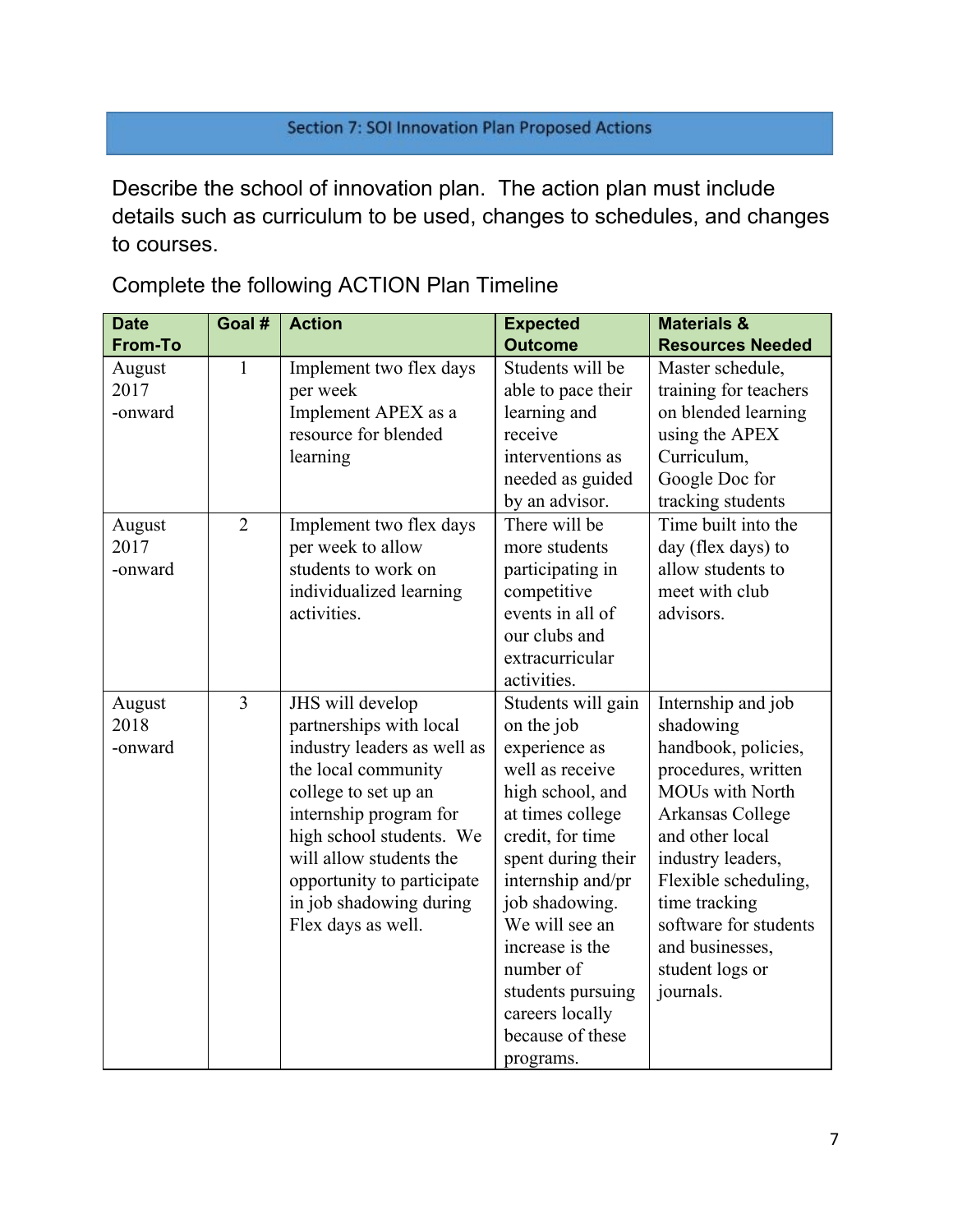| August  | $\overline{4}$ | We will provide training   | Amount of time      | Professional          |
|---------|----------------|----------------------------|---------------------|-----------------------|
| 2018    |                | for teachers on project    | students spend on   | development for       |
| -onward |                | based learning and allow   | project based       | teacher on PBL,       |
|         |                | time in the schedule for   | learning activities | adjustment of the     |
|         |                | students to work on CTE    | will increase as    | master and Flex       |
|         |                | projects. Students will be | will the number     | schedule to allow for |
|         |                | allowed choice in how      | of opportunities    | student choice, other |
|         |                | they spend much of their   | for projects of     | materials vary        |
|         |                | Flex day.                  | student interest.   | depending on          |
|         |                |                            | It is hoped much    | specific project or   |
|         |                |                            | of these added      | task, flexible        |
|         |                |                            | projects can be     | scheduling.           |
|         |                |                            | completed during    |                       |
|         |                |                            | the school day.     |                       |
|         |                |                            | Students will       |                       |
|         |                |                            | succeed in          |                       |
|         |                |                            | competitive         |                       |
|         |                |                            | events due to       |                       |
|         |                |                            | increased time      |                       |
|         |                |                            | and collaboration   |                       |
|         |                |                            | on projects.        |                       |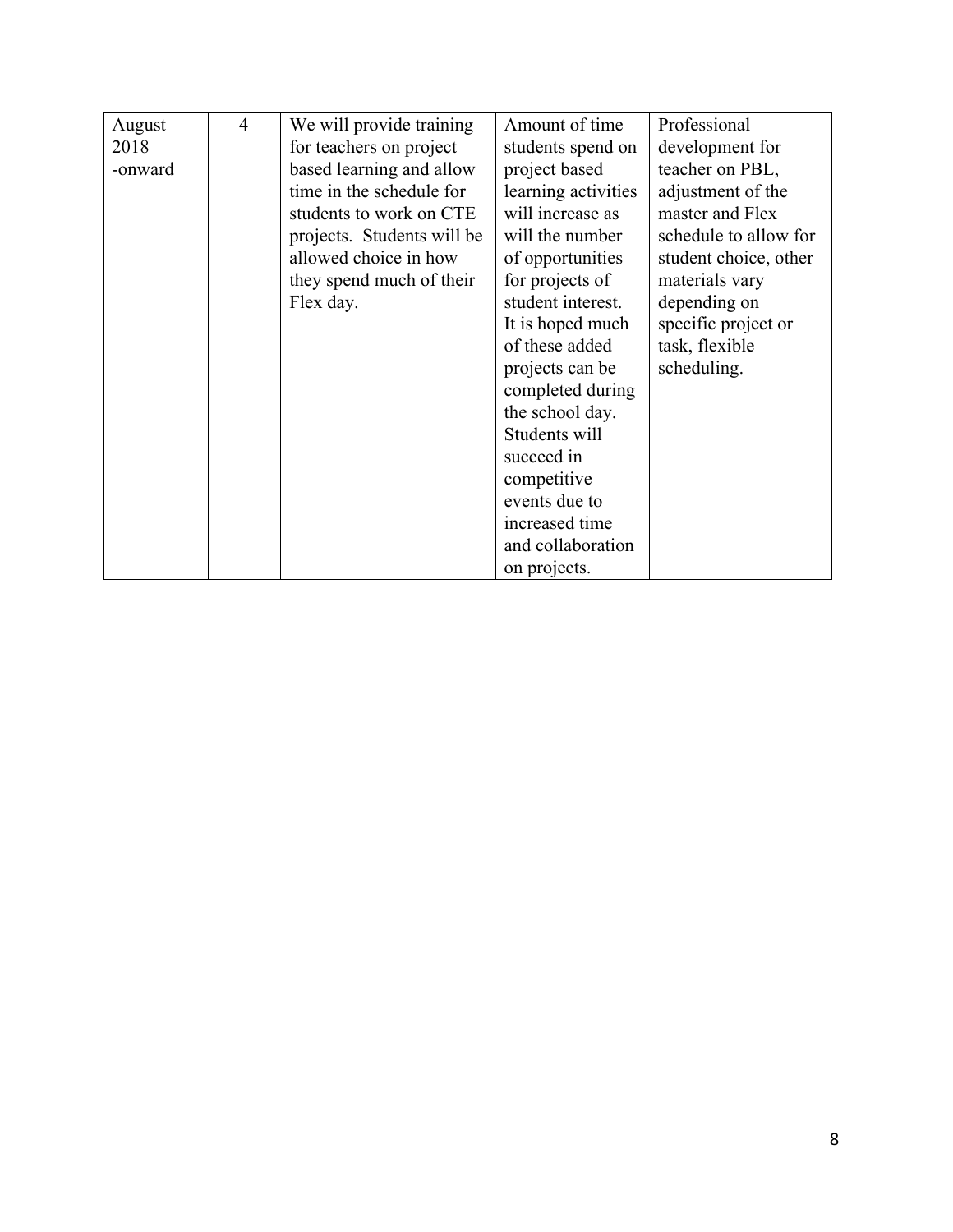In the following table, list the Waiver information needed:

- □ Each law, rule and standard by title, number and description for which a waiver is requested
- □ A rationale for each waiver requested
- $\Box$  An explanation of the way that each waiver would assist in implementing the educational program of the school of innovation

| Waiver sought               | Rationale                        | Explanation              |
|-----------------------------|----------------------------------|--------------------------|
| <b>Alternative Learning</b> | $6-15-1005$ (b) (5)              | Since the Jasper High    |
| Environment                 | 6-18-503 (a) (1) (C) (i)         | School is                |
|                             | $6-48-101$ et. seq. Section      | implementing a flex      |
| **Currently approved        | 19.03 of the ADE Rules           | schedule the concepts    |
| through the 2021-2022       | Governing Standards for          | of ALE will be           |
|                             | <b>Accreditation of Arkansas</b> | brought to all students. |
|                             | Public Schools and               | The school would like    |
|                             | <b>Schools Districts</b>         | to use the ALE           |
|                             | Section 4 of the ADE             | personnel to best serve  |
|                             | Rules Governing the              | the needs of more        |
|                             | Distribution of Student          | students.                |
|                             | <b>Special Needs Funding</b>     |                          |
|                             | and the Determination of         |                          |
|                             | Allowable Expenditures of        |                          |
|                             | Those Funds.                     |                          |
| School Year/School Day      | 6-16-102 Uniform dates           | A flex schedule will     |
| (Seat Time)                 | for beginning and end of         | best serve the           |
|                             | the school year.                 | differentiated needs of  |
| **Currently approved        | 6-18-211 Mandatory               | our students and use     |
| through the $2021-2022$     | Attendance for Students in       | our teachers in the      |
|                             | Grades 9-12                      | most efficient manner.   |
|                             | 10.01.4 Required Time for        | It will allow time for   |
|                             | Instruction                      | the most experienced     |
|                             | <b>ADE Rules - Mandatory</b>     | teachers to work with    |
|                             | <b>Attendance Requirements</b>   | our students that have   |
|                             | for Students in Grades           | been identified in our   |
|                             | Nine through 12                  | RTI program. It allows   |
|                             | Standards for                    | many of our students     |
|                             | <b>Accreditation 14.03</b>       | to accelerate through    |
|                             |                                  | the curriculum of the    |

The linked chart may assist: [Commonly Granted Waivers](http://www.arkansased.gov/public/userfiles/Learning_Services/Charter%20and%20Home%20School/Charter%20School-Division%20of%20Learning%20Services/Applications/Waiver_Document.pdf)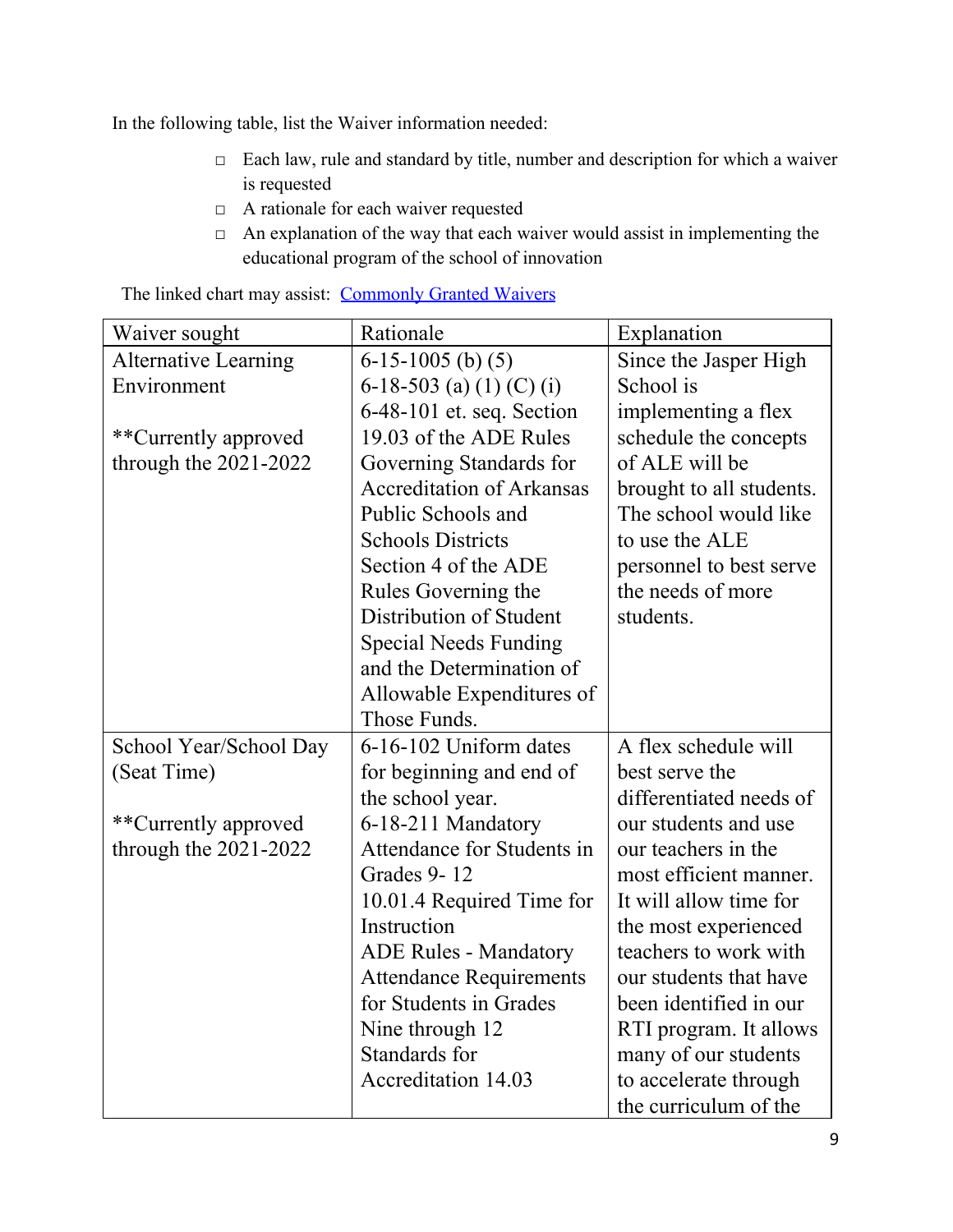|                         |                                                             | classes. The flex<br>schedule will allow<br>more time for<br>enrichment<br>opportunities,<br>internships, and project<br>based learning<br>activities. |
|-------------------------|-------------------------------------------------------------|--------------------------------------------------------------------------------------------------------------------------------------------------------|
| Class Size and Teaching | Section $10.02.5$ of the                                    | A flex schedule will                                                                                                                                   |
| Load                    | <b>ADE Rules Governing</b>                                  | best serve the                                                                                                                                         |
|                         | Standards for                                               | differentiated needs of                                                                                                                                |
| **Currently approved    | <b>Accreditation of Arkansas</b>                            | our students and use                                                                                                                                   |
| through the $2021-2022$ | Public Schools and                                          | our teachers in the                                                                                                                                    |
|                         | <b>Schools Districts</b>                                    | most efficient manner.                                                                                                                                 |
|                         |                                                             | It will allow time for                                                                                                                                 |
|                         |                                                             | the most experienced<br>teachers to work with                                                                                                          |
|                         |                                                             | our students that have                                                                                                                                 |
|                         |                                                             | been identified in our                                                                                                                                 |
|                         |                                                             | RTI program. It allows                                                                                                                                 |
|                         |                                                             | many of our students                                                                                                                                   |
|                         |                                                             | to accelerate through                                                                                                                                  |
|                         |                                                             | the curriculum of the                                                                                                                                  |
|                         |                                                             | classes. The flex                                                                                                                                      |
|                         |                                                             | schedule will allow                                                                                                                                    |
|                         |                                                             | more time for                                                                                                                                          |
|                         |                                                             | enrichment                                                                                                                                             |
|                         |                                                             | opportunities,                                                                                                                                         |
|                         |                                                             | internships, and project                                                                                                                               |
|                         |                                                             | based learning                                                                                                                                         |
|                         |                                                             | activities.                                                                                                                                            |
| Flexible Schedule       | $6-10-106$ et. seq. Section                                 | A flex schedule will                                                                                                                                   |
|                         | 10.01.4 of the ADE Rules                                    | best serve the                                                                                                                                         |
| **Currently approved    | Governing Standards for<br><b>Accreditation of Arkansas</b> | differentiated needs of                                                                                                                                |
| through the $2021-2022$ | Public Schools and                                          | our students and use<br>our teachers in the                                                                                                            |
|                         | <b>Schools Districts</b>                                    | most efficient manner.                                                                                                                                 |
|                         |                                                             | It will allow time for                                                                                                                                 |
|                         |                                                             | the most experienced                                                                                                                                   |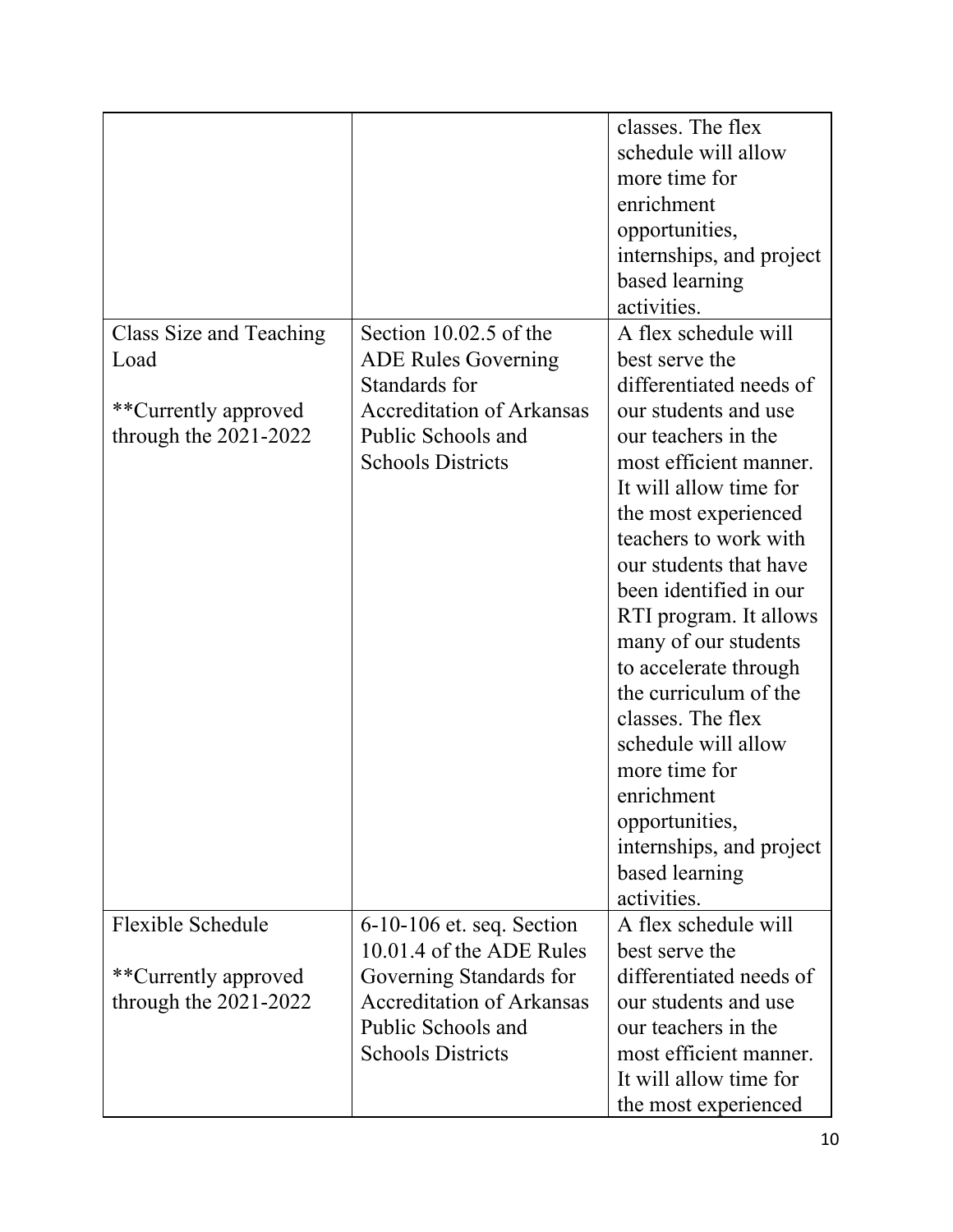|                          |                                                         | teachers to work with<br>our students that have<br>been identified in our<br>RTI program. It allows<br>many of our students<br>to accelerate through<br>the curriculum of the<br>classes. The flex<br>schedule will allow<br>more time for<br>enrichment<br>opportunities,<br>internships, and project<br>based learning<br>activities. |
|--------------------------|---------------------------------------------------------|-----------------------------------------------------------------------------------------------------------------------------------------------------------------------------------------------------------------------------------------------------------------------------------------------------------------------------------------|
| <b>Teacher Licensure</b> | $6-15-1004$ Qualified                                   | Content experts such                                                                                                                                                                                                                                                                                                                    |
|                          | teachers in Every Public<br>School                      | as heavy machine                                                                                                                                                                                                                                                                                                                        |
| **Currently approved     | Classroom                                               | operators, professional                                                                                                                                                                                                                                                                                                                 |
| through the $2021-2022$  | 15.03 Standard for                                      | musicians, licensed<br>health care                                                                                                                                                                                                                                                                                                      |
|                          | <b>Accreditation Licensure</b>                          |                                                                                                                                                                                                                                                                                                                                         |
|                          | and Renewal                                             | professionals, state<br>certified police                                                                                                                                                                                                                                                                                                |
|                          |                                                         |                                                                                                                                                                                                                                                                                                                                         |
|                          | <b>ADE Rules Governing</b><br><b>Educator Licensure</b> | officers, park rangers,<br>chefs, etc. may be                                                                                                                                                                                                                                                                                           |
|                          | 6-17-309 Certification to                               | allowed to teach                                                                                                                                                                                                                                                                                                                        |
|                          | <b>Teach Grade or Subject</b>                           | non-core classes which                                                                                                                                                                                                                                                                                                                  |
|                          | Matter -                                                | will create access and                                                                                                                                                                                                                                                                                                                  |
|                          | Exceptions - Waivers                                    | strengthen the                                                                                                                                                                                                                                                                                                                          |
|                          | 6-17-919 Warrants Void                                  | community between                                                                                                                                                                                                                                                                                                                       |
|                          | without Valid                                           | the school and local                                                                                                                                                                                                                                                                                                                    |
|                          | Certifications and                                      | agencies and                                                                                                                                                                                                                                                                                                                            |
|                          | Contract                                                | businesses. Teachers in                                                                                                                                                                                                                                                                                                                 |
|                          |                                                         | non-core subjects not                                                                                                                                                                                                                                                                                                                   |
|                          |                                                         | in possession of state                                                                                                                                                                                                                                                                                                                  |
|                          |                                                         | certifications will be                                                                                                                                                                                                                                                                                                                  |
|                          |                                                         | closely monitored                                                                                                                                                                                                                                                                                                                       |
|                          |                                                         | and replaced if student                                                                                                                                                                                                                                                                                                                 |
|                          |                                                         | achievement fails to                                                                                                                                                                                                                                                                                                                    |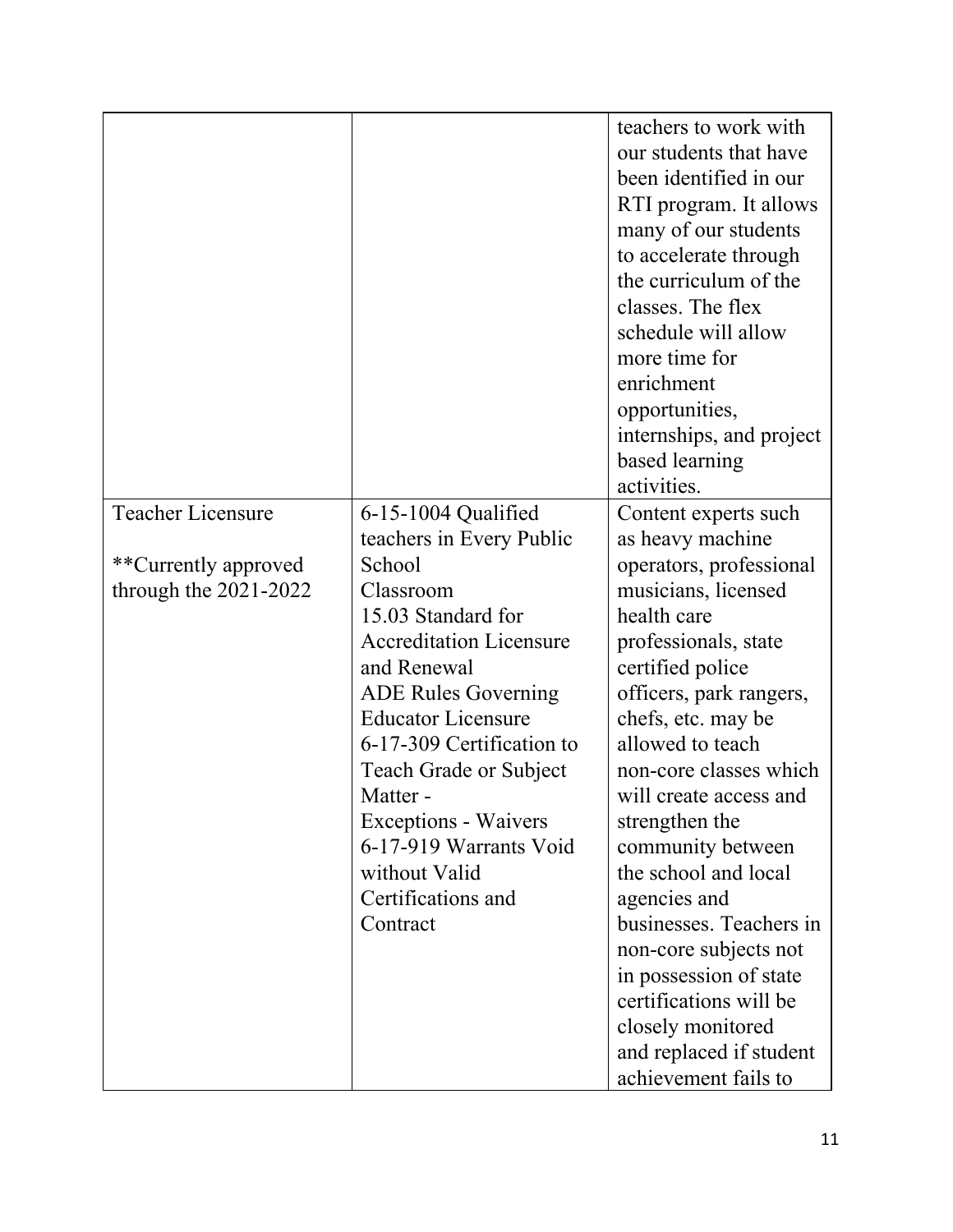|  | meet or exceed our        |
|--|---------------------------|
|  | high expectations.        |
|  | 6-17-401 Teacher          |
|  | Licensure Requirement     |
|  | Exemption from this       |
|  | portion of the            |
|  | <b>Education Code to</b>  |
|  | extent that it requires   |
|  | teachers in non-core      |
|  | classes to be certified.  |
|  | As such, Jasper High      |
|  | School will have the      |
|  | flexibility to identify   |
|  | those individuals best    |
|  | suited to facilitate the  |
|  | unique educational        |
|  | programs in non-core      |
|  | areas.                    |
|  | 6-17-902 Definition       |
|  | (definition of a teacher  |
|  | as licensed)              |
|  | Jasper High School        |
|  | seeks exemption from      |
|  | this portion              |
|  | of the Education Code     |
|  | to the extent that it     |
|  | requires                  |
|  | teachers in non-core      |
|  | classes to be certified.  |
|  | As such,                  |
|  | Jasper High School        |
|  | will have the flexibility |
|  | to identify those         |
|  | individuals best suited   |
|  | to facilitate the unique  |
|  | educational programs      |
|  | in non-core areas.        |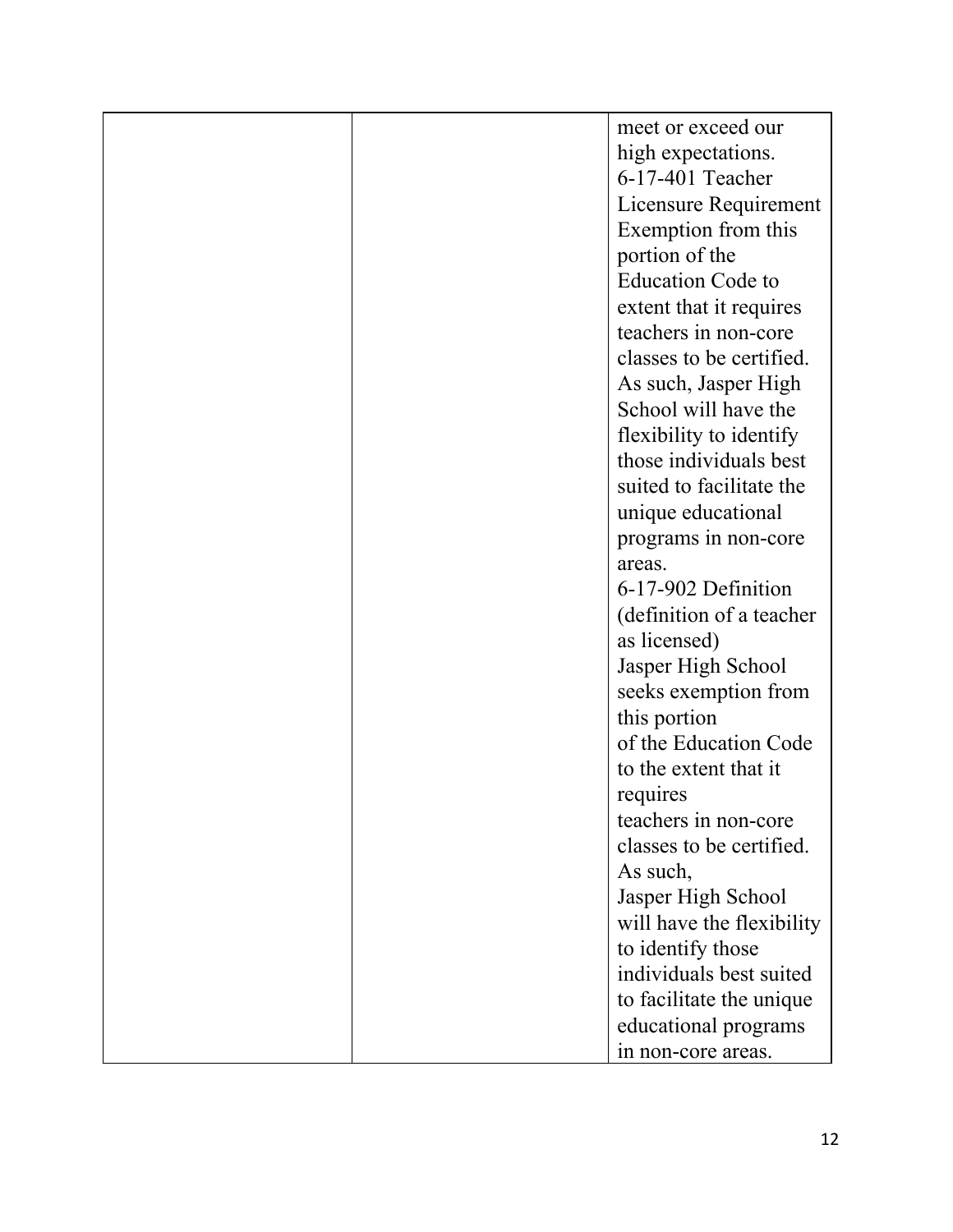#### Section 9: Council of Innovation

The Council of Innovation is composed of teachers, classified employees, the building principal or designee, parents, community members, students and minority membership in schools with at least a 10% minority student population. The council shall generate innovative ideas and proposals of its own and from other stakeholders to determine the content of the plan that will be voted on by the school employees.

#### **Council of Innovation**

Minority populations that comprise over 10% of school population (List all minorities that are over 10%): Jasper High School does not have any minority populations that comprise 10% of the school population.

| Name of council<br>member | Representative<br>group | Minority yes/no | <b>Council Position</b> | Date elected |
|---------------------------|-------------------------|-----------------|-------------------------|--------------|
| Jeff Lewis                | Principal               | No              | Chairman                | 11/20/17     |
| <b>Todd Parker</b>        | Counselor               | No              | Member                  | 11/20/17     |
| <b>Emily Willis</b>       | Teacher                 | No              | Member                  | 11/20/17     |
| <b>Jeff Ayers</b>         | Teacher                 | No              | Member                  | 11/20/17     |
| Alice Cooper              | Teacher                 | No              | Member                  | 11/20/17     |
| Hope Brasel               | Student                 | No              | Member                  | 11/20/17     |
| Sierra Johnson            | Student                 | No              | Member                  | 11/20/17     |
| <b>Ernie Yeager</b>       | Community/              | No              | Member                  | 11/27/17     |
|                           | <b>Business Leader</b>  |                 |                         |              |
| <b>Monty Williams</b>     | Community/              | <b>No</b>       | Member                  | 11/27/17     |
|                           | <b>Business Leader</b>  |                 |                         |              |
| Barry Johnson             | Parent                  | No              | Member                  | 11/20/17     |
| Dessa Emerson             | Parent                  | No              | Member                  | 11/20/17     |
| <b>Tracy Davis</b>        | Classified              | No              | Member                  | 11/20/17     |
| Dr. Bill Morelan          | Curriculum              | No              | Member                  | 11/20/17     |
|                           | Director                |                 |                         |              |
| Kaylea Willis             | Elementary              | No              | Member                  | 11/20/17     |
|                           | Teacher                 |                 |                         |              |

(Minority representation on council is required for each 10% minority)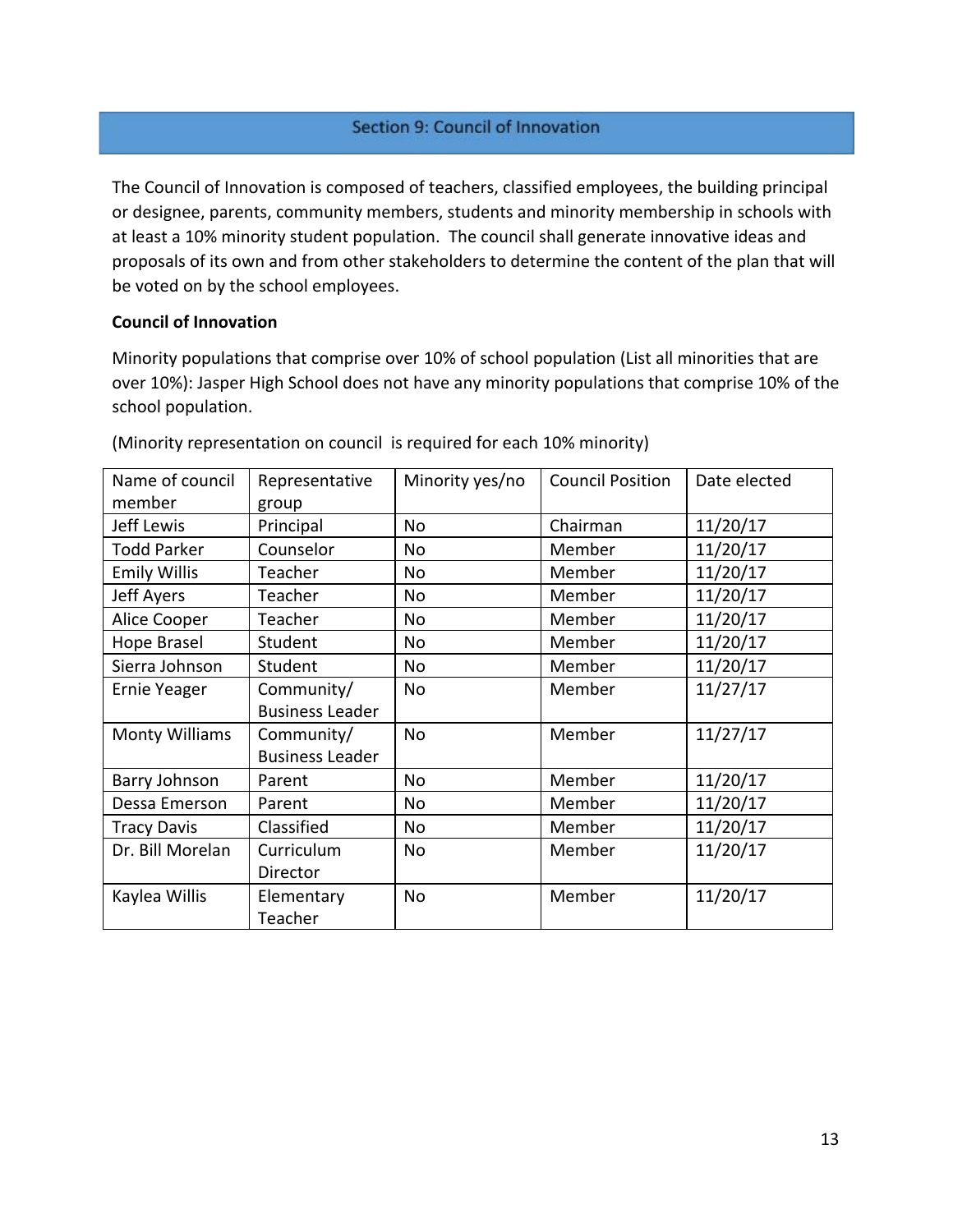#### Section 10: Shared Leadership

#### **Shared Leadership**

Complete the following chart to document collaborative opportunities for shared leadership with all stakeholders including staff, parents, and community members about the School of Innovation.

Include all meetings pertaining to the School of Innovation. Include meetings that occurred before Council of Innovation was formed. Include Council of Innovation meetings.

| <b>Meeting</b>       | <b>Meeting</b>                                                                | <b>Focus</b>                                                  | Number of         | <b>Meeting Outcome/Planned</b>                                                                                                                                                                                                                                                                                      |
|----------------------|-------------------------------------------------------------------------------|---------------------------------------------------------------|-------------------|---------------------------------------------------------------------------------------------------------------------------------------------------------------------------------------------------------------------------------------------------------------------------------------------------------------------|
| date                 | Purpose                                                                       | Audience                                                      | <b>Attendants</b> | next steps                                                                                                                                                                                                                                                                                                          |
| February 20,<br>2017 | To gain local<br>school<br>board<br>support                                   | Jasper<br>School<br><b>District</b><br>School<br><b>Board</b> | 13                | Local school board asked that<br>we report back with what our<br>plan would look like. Next steps<br>included beginning discussions<br>with teachers and staff, on-site<br>visits, and gaining information<br>from the ADE on waivers.                                                                              |
| February 20,<br>2017 | Professional<br>Learning<br>Community                                         | <b>JHS</b><br><b>Teachers</b>                                 | 23                | Teachers were challenged to<br>think of innovative ways to<br>reach all learners. Next step<br>was that evening's local board<br>meeting, and to schedule visits<br>with innovative schools.                                                                                                                        |
| May 8, 2017          | Share<br>information<br>and the plan<br>for flexible<br>scheduling<br>at JHS  | Parents,<br>community,<br>staff,<br>students                  | 75                | Informed stakeholders that<br>flexible scheduling and blended<br>learning were going to be<br>implemented at JHS. The staff<br>left with a list of questions from<br>parents and students that need<br>to be addressed. Next step is<br>another stakeholder meeting<br>after the flexible schedule is<br>developed. |
| August 8,<br>2017    | Share<br>information<br>with<br>stakeholder<br>s about the<br>new<br>schedule | Parents,<br>community,<br>staff,<br>students                  | 120               | Stakeholders were given<br>information on the new<br>schedule, how Apex works,<br>questions were answered from<br>the previous meeting, 1:1<br>Chromebook initiative and<br>policies, and contact                                                                                                                   |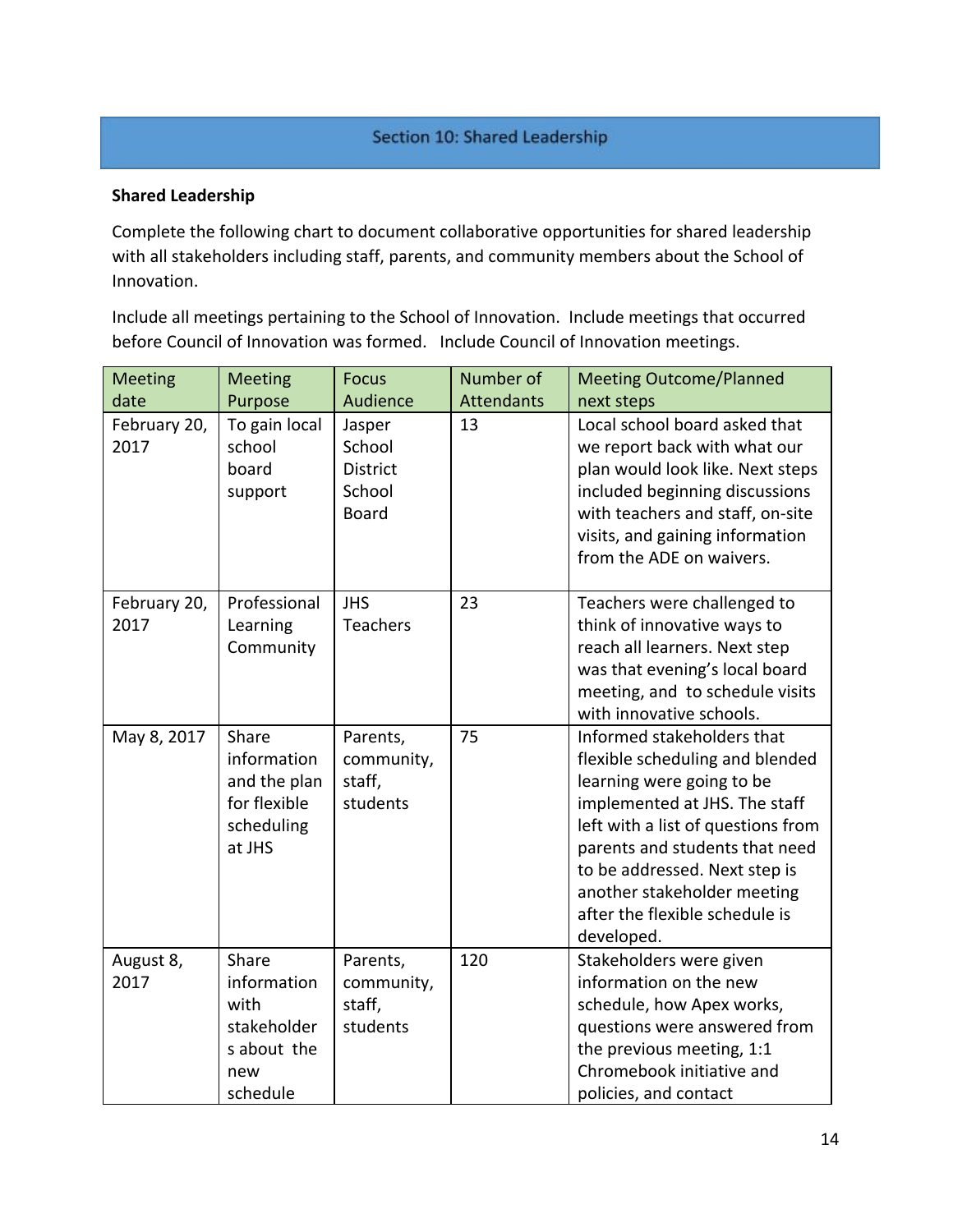|                     | and Apex<br>Learning<br>System                                   |                                                                                                             |    | information if there are<br>questions. Next step is full<br>implementation of the flexible<br>schedule and blended learning.                                   |
|---------------------|------------------------------------------------------------------|-------------------------------------------------------------------------------------------------------------|----|----------------------------------------------------------------------------------------------------------------------------------------------------------------|
| January 9,<br>2018  | Council<br>meeting                                               | Principal,<br>Curriculum<br>director,<br>parents,<br>students,<br>classified<br>staff,<br>business<br>owner | 13 | Council members were given<br>information about the process<br>of applying to become a School<br>of Innovation.                                                |
| January 30,<br>2018 | Meet with<br>Office of<br>Innovation<br>at Jasper<br>High School | Principal,<br>Counselor,<br>Students,<br>OIE Staff                                                          | 7  | Review of SOI application,<br>observed project-based<br>learning activities on a flex day.<br>Next step is to revise<br>application and submit final<br>draft. |

#### **Section 11: Election Results**

# **School Name: Jasper High School**

## **Election Result**

Faculty and staff of the school must vote on the innovation plan presented by the Council of Innovation. Sixty percent of the school employees must vote in favor for the application to be submitted to the ADE. Provide the election result below:

| Number of Licensed and Classified Staff                                | 33  |
|------------------------------------------------------------------------|-----|
| Number of Staff who voted                                              | 33  |
| Number of Staff who voted for the Proposed Plan                        | 32  |
| Number of Staff who voted against the proposed plan                    | 1   |
| Percentage of staff voting in favor of the proposed plan of innovation | 97% |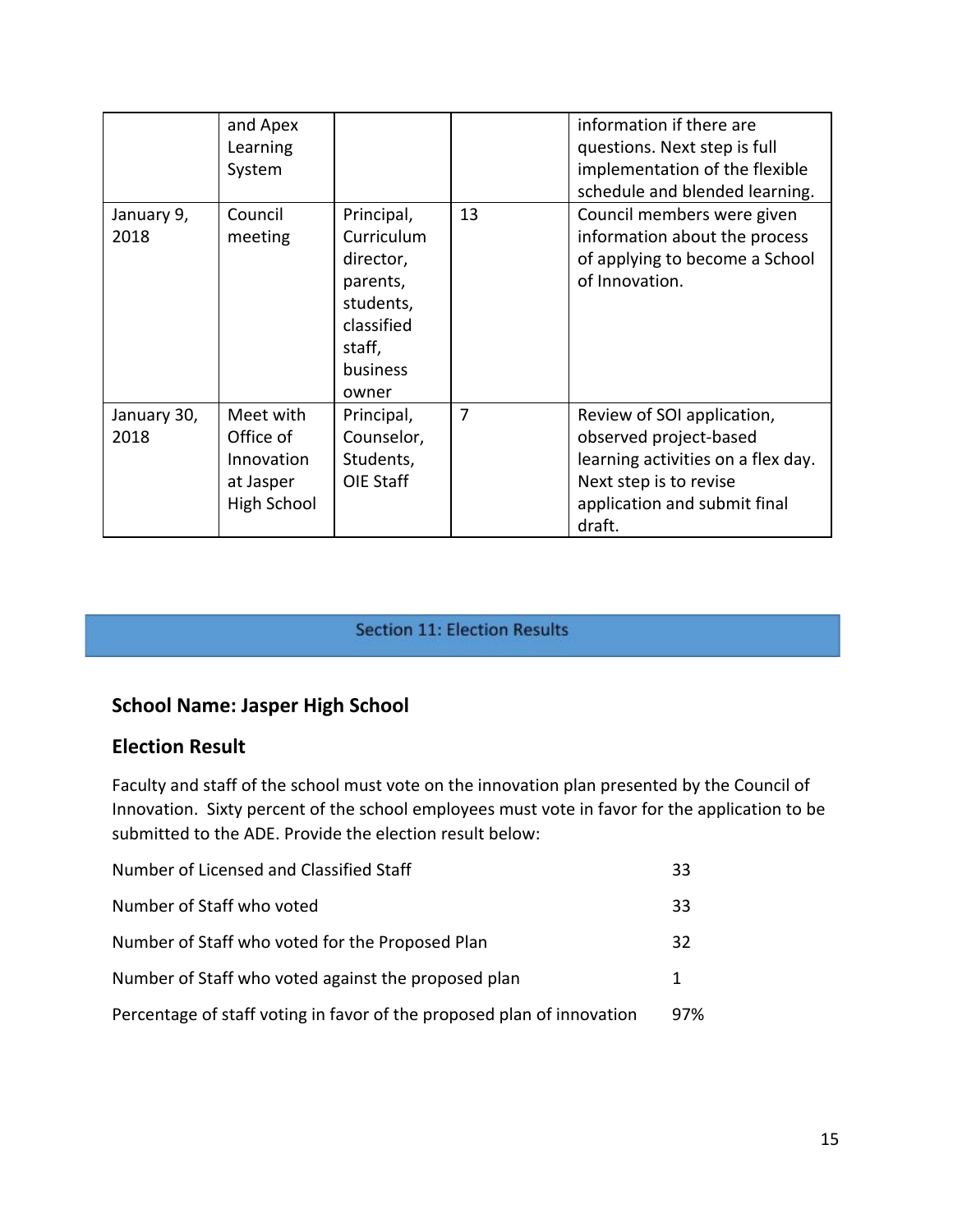## Section 12: Professional Development Scope

# **School Name: Jasper High School**

## **Professional Development Plan**

The purpose of the proposed professional development planning is to ensure staff have the capacity for the changes proposed by the innovation plan.

Complete the following chart that **details** the professional development plan.

Professional Development Plan —Implementation of SOI plan during Building Phase

| Date            | Audience for PD                   | Purpose of PD                                                                                                                                                                    | Alignment to<br>innovation<br>plan/goals |
|-----------------|-----------------------------------|----------------------------------------------------------------------------------------------------------------------------------------------------------------------------------|------------------------------------------|
| June 12, 2017   | Teachers, counselor,<br>principal | Set flexible master<br>schedule, set advisory<br>groups, guidelines,<br>grading structure<br>changes, and develop<br>a spreadsheet for<br>tracking students<br>during Flex days. | Goal #1, #2                              |
| June 13, 2017   | Teachers, counselor,<br>principal | <b>Webinar with APEX</b><br>representative on<br>implementing a<br>blended learning<br>environment.                                                                              | Goal #1, #2                              |
| August 7, 2017  | Teachers, counselor,<br>principal | Training for all<br>teachers on the use of<br>APEX software,<br>setting up classrooms,<br>adding students, and<br>customizing units.                                             | Goal #1, #2                              |
| August 11, 2017 | Teachers, counselor,<br>principal | <b>Finalized Flexible</b><br>schedule, trained<br>teachers and staff on<br>use of all Google<br>Docs, set Flex room<br>rules, and divided<br>students for Flex<br>rooms.         | Goal #1, #2                              |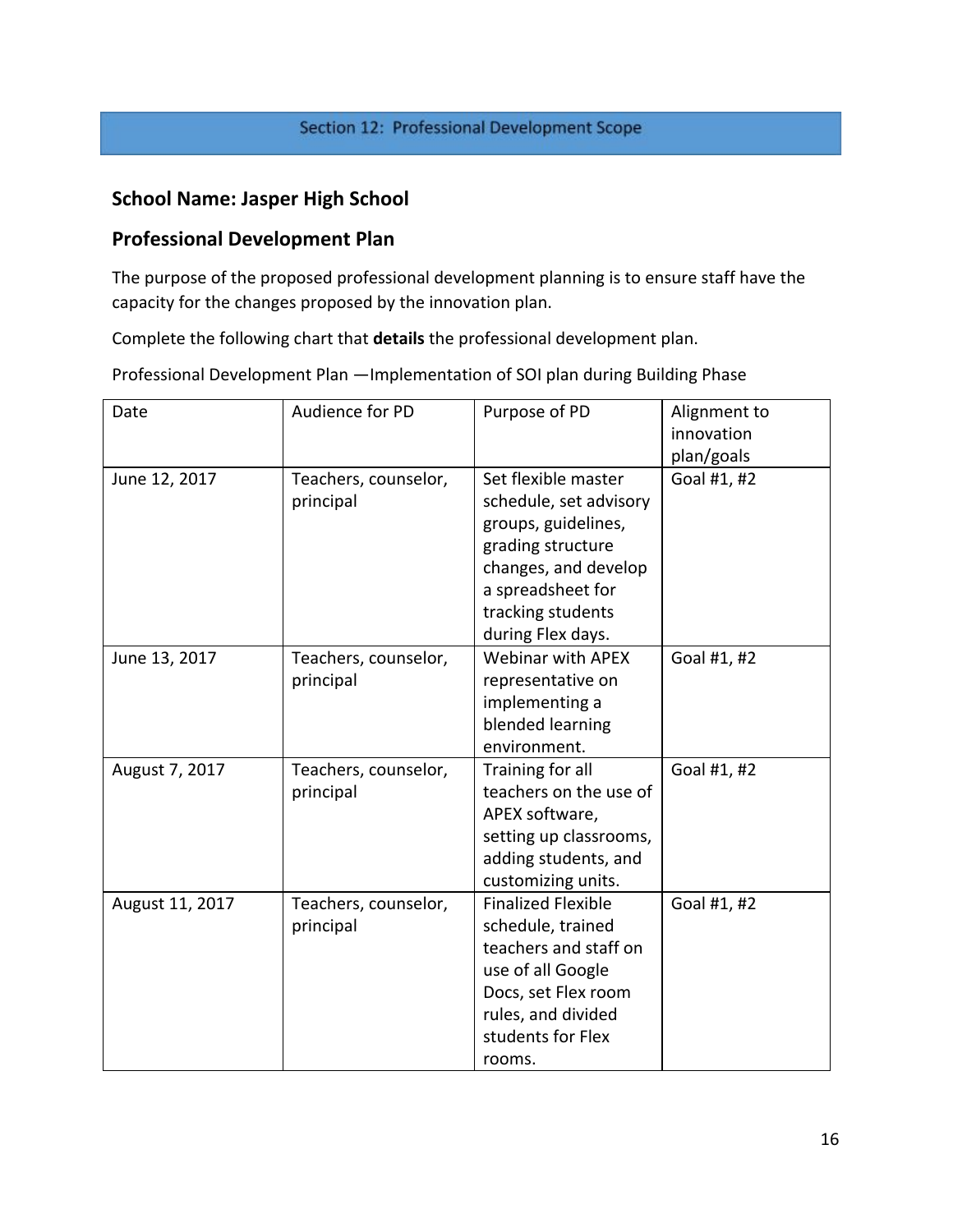| September 19, 2017                                                          | Teachers, counselor,<br>principal              | Discussed the<br>progress of flex days<br>and APEX                                                                                                                                                                                                                                                | Goal #1, #2 |
|-----------------------------------------------------------------------------|------------------------------------------------|---------------------------------------------------------------------------------------------------------------------------------------------------------------------------------------------------------------------------------------------------------------------------------------------------|-------------|
| October 9, 2017                                                             | Teachers, counselor,<br>principal              | Discussed adding<br>Peak Performance U<br>to the schedule (focus<br>on soft skills),<br>activities for advisory,<br>mentoring for College<br>and Career Readiness<br>success, Flex room<br>adjustments for 7th<br>and 8th grade<br>students, Flex<br>documents,<br>requesting failing<br>students | Goal #1, #2 |
| November 20, 2017                                                           | Teachers, counselor,<br>principal              | School of Innovation<br>Council member<br>voting, reviewing<br>application, progress<br>of Flex days                                                                                                                                                                                              | Goal #1, #2 |
| January 24, 2018                                                            | Teachers, counselor,<br>principal              | Changing Flex days to<br>Tuesday and<br>Thursday,                                                                                                                                                                                                                                                 | Goal #1, #2 |
| February 19, 2018                                                           | Teachers, counselor,<br>principal              | Developing policies<br>for job shadowing<br>and internships.                                                                                                                                                                                                                                      | Goal #3     |
| March 12, 2018                                                              | Teachers, counselor,<br>principal              | Discuss summer PD<br>for depth of<br>knowledge and<br>project based<br>learning.                                                                                                                                                                                                                  | Goal #4     |
| Summer 2018                                                                 | Teachers                                       | Train teachers in<br>depth of knowledge<br>levels 3 and 4.                                                                                                                                                                                                                                        | Goal #1, #4 |
| Summer 2018                                                                 | Teachers, counselor,<br>principal              | Training on effective<br>project based<br>learning for all<br>learners.                                                                                                                                                                                                                           | Goal #4     |
| 2018-19 School year<br>professional learning<br>communities once a<br>month | Principal, curriculum<br>coordinator, teachers | Curriculum alignment<br>and essential skills                                                                                                                                                                                                                                                      | Goal #1, #4 |